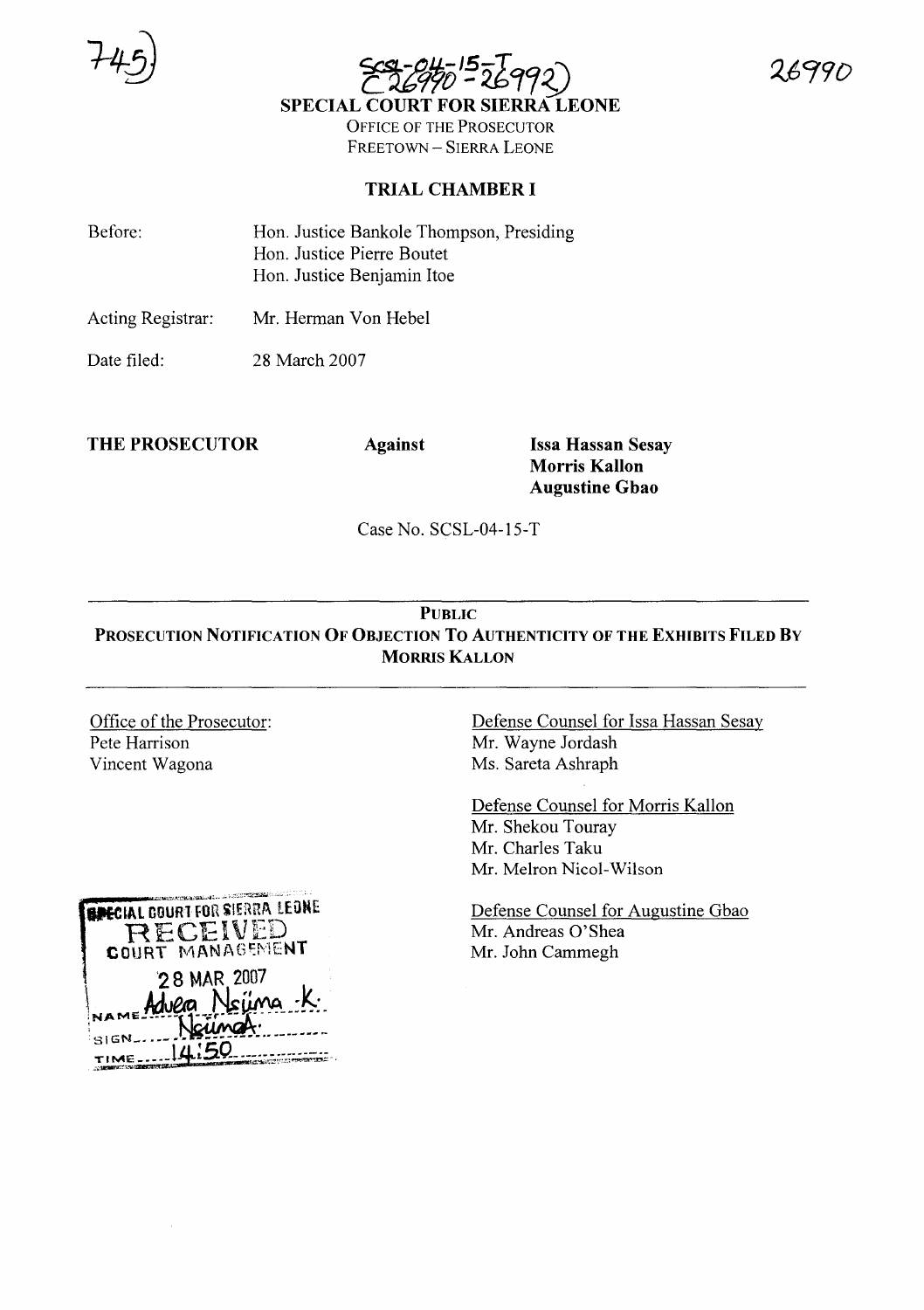#### **I. INTRODUCTION**

- 1. Pursuant to paragraph 2. c.) of the "Scheduling Order Concerning the Preparation and the Commencement of the Defence Case, $v<sup>1</sup>$  which states that where possible the Prosecution should advise whether there is any objection to the authenticity of the exhibits filed by an Accused, the Prosecution advises that with respect to the list of exhibits filed Morris Kallon:
	- a) the Prosecution does not object to the authenticity of Exhibit DMK18;
	- b) the Prosecution does object to the authenticity of Exhibits DMKI, DMK2, DMK3, DMK4, DMK5, DMK6, DMK7, DMK8, DMK9, DMKIO, DMKll, DMK12, DMK13, DMK14, DMK15, DMK16, and DMK17.

Done in Freetown, 28 March 2007 For the Prosecution,

 $Z_{\parallel f}$ -I

Pete Harrison

<sup>&</sup>lt;sup>1</sup> Prosecutor v. Sesay et al, SCSL-04-15-T-659, "Scheduling Order Concerning the Preparation and the Commencement of the Defence Case," 30 October 2006.

*Prosecutor* v. *Sesay, Kallon, Gbao, SCSL-04-15-T* 2